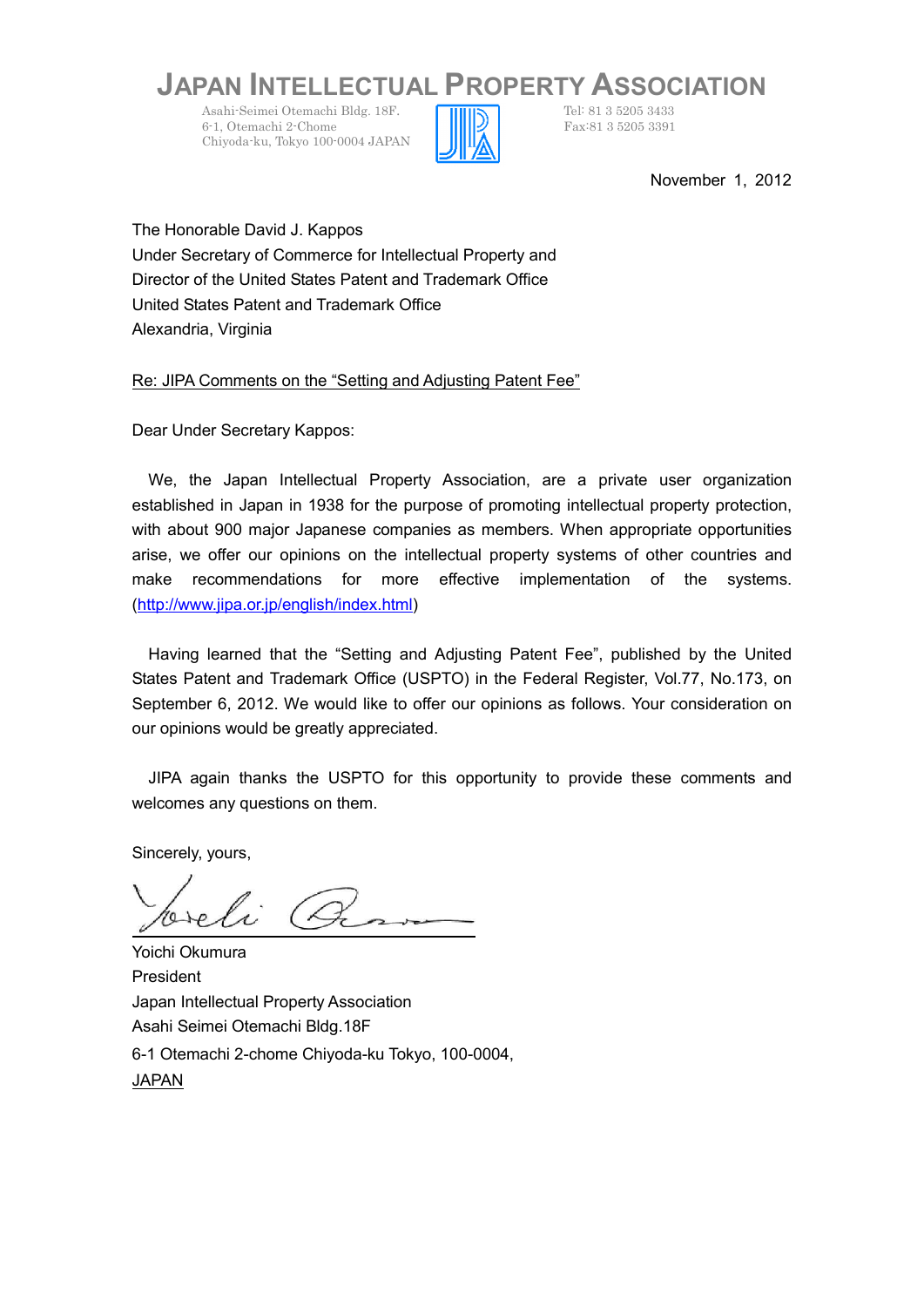## **JIPA Comments on the "Setting and Adjusting Patent Fee"**

JIPA has closely and carefully examined the proposed rule, publicized in the Federal Register issued by the United States Patent and Trademark Office (USPTO) as of September 6, 2012, under the title of "Setting and Adjusting Patent Fee". JIPA hereby presents its comments on this proposed amendment.

1. §1.20 Post issuance fees (e)-(g) provide that maintenance fees shall be raised considerably as follows:

Maintenance fee due at 3.5 years: \$1,130→\$1,600 (+42%)

Maintenance fee due at 7.5 years:  $$2,850 \rightarrow $3,600 (+26%)$ 

Maintenance fee due at 11.5 years: \$4,730→\$7,400 (+56%)

These increases in maintenance fees are defined as "fees to be set above cost recovery." FR55053 column 2 explains that "maintenance fees will be paid only by patent owners who believe the value of their patent is much higher than this fee for renewing these patent rights," and column 1 explains that "maintenance fees benefit the Office and the patent system by generating revenue that permits the Office to keep front-end patent prosecution fees below cost."

JIPA understands the outline of the above explanations but cannot agree with the proposed fee increases because these explanations do not specifically rationalize the respective rates of increase depending on years or the difference in these rates. JIPA would request that the USPTO reconsider and explain a practical fee schedule which can provide a more specific and clearer rationalization for these matters.

2. §1.17 Patent application and reexamination processing fees (e)(1),(2) provide that the fees for RCE (request for continued examination pursuant to §1.114) shall be raised from the current \$930 to:

\$1200 (+29%) for a first RCE; and

\$1700 (+83%) for a second and subsequent RCEs.

JIPA appreciates that the rate of increase for the fees for a first RCE has been reduced from the level proposed in February 2012. JIPA understands that with the present proposal, the USPTO intends to reduce the number of unnecessary RCEs and make the examination process more compact.

Please suppose an applicant amends a claim after receiving the final rejection notice. In such case, the applicant need not file an RCE in case of having his/her amendment accepted, but it is often the case that he/she files an RCE with a response in order to have the amendment entered in the examination process.

As far as JIPA understands, whether this amendment would be accepted or not is often up to the examiner in charge of the case. In other words, the necessity to file an RCE can be determined at the examiner's discretion.